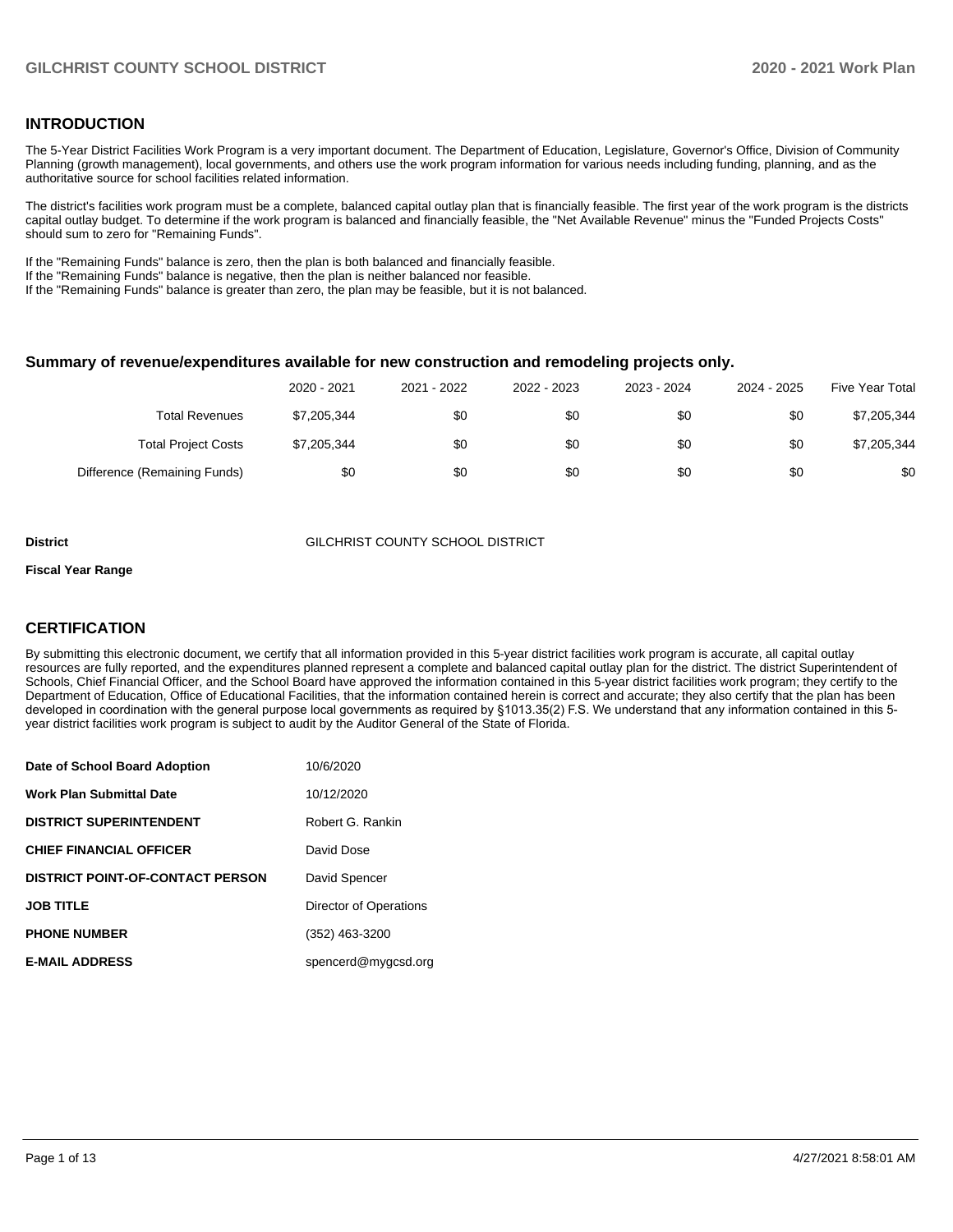# **Expenditures**

#### **Expenditure for Maintenance, Repair and Renovation from 1.50-Mills and PECO**

Annually, prior to the adoption of the district school budget, each school board must prepare a tentative district facilities work program that includes a schedule of major repair and renovation projects necessary to maintain the educational and ancillary facilities of the district.

| Item                                                                                                             | 2020 - 2021<br><b>Actual Budget</b> | 2021 - 2022<br>Projected | 2022 - 2023<br>Projected | 2023 - 2024<br>Projected | 2024 - 2025<br>Projected | <b>Total</b> |  |  |  |  |
|------------------------------------------------------------------------------------------------------------------|-------------------------------------|--------------------------|--------------------------|--------------------------|--------------------------|--------------|--|--|--|--|
| <b>HVAC</b>                                                                                                      | \$104,631                           | \$200.000                | \$200,000                | \$200,000                | \$200.000                | \$904,631    |  |  |  |  |
| BELL ELEMENTARY, BELL HIGH, BUS GARAGE, CENTRAL CAMPUS, COUNTY ADMINISTRATION OFFICE, TRENTON HIGH<br>Locations: |                                     |                          |                          |                          |                          |              |  |  |  |  |
| Flooring                                                                                                         | \$0                                 | \$0                      | \$0                      | \$0                      | \$0                      | \$0          |  |  |  |  |
| Locations: No Locations for this expenditure.                                                                    |                                     |                          |                          |                          |                          |              |  |  |  |  |
| Roofing                                                                                                          | \$56,907                            | \$200,000                | \$200,000                | \$200,000                | \$200,000                | \$856,907    |  |  |  |  |
| BELL ELEMENTARY, BELL HIGH, BUS GARAGE, CENTRAL CAMPUS, COUNTY ADMINISTRATION OFFICE, TRENTON HIGH<br>Locations: |                                     |                          |                          |                          |                          |              |  |  |  |  |
| Safety to Life                                                                                                   | \$0                                 | \$25,000                 | \$25,000                 | \$25,000                 | \$25,000                 | \$100,000    |  |  |  |  |
| BELL ELEMENTARY, BELL HIGH, BUS GARAGE, CENTRAL CAMPUS, COUNTY ADMINISTRATION OFFICE, TRENTON HIGH<br>Locations: |                                     |                          |                          |                          |                          |              |  |  |  |  |
| Fencing                                                                                                          | \$0                                 | \$0                      | \$0                      | \$0                      | \$0                      | \$0          |  |  |  |  |
| Locations: No Locations for this expenditure.                                                                    |                                     |                          |                          |                          |                          |              |  |  |  |  |
| Parking                                                                                                          | \$0                                 | \$0                      | \$0                      | \$0                      | \$0                      | \$0          |  |  |  |  |
| Locations: No Locations for this expenditure.                                                                    |                                     |                          |                          |                          |                          |              |  |  |  |  |
| Electrical                                                                                                       | \$0                                 | \$40,000                 | \$40,000                 | \$40,000                 | \$40,000                 | \$160,000    |  |  |  |  |
| Locations: BELL ELEMENTARY, BELL HIGH, BUS GARAGE, CENTRAL CAMPUS, COUNTY ADMINISTRATION OFFICE, TRENTON HIGH    |                                     |                          |                          |                          |                          |              |  |  |  |  |
| Fire Alarm                                                                                                       | \$0                                 | \$25,000                 | \$25,000                 | \$25,000                 | \$25,000                 | \$100,000    |  |  |  |  |
| Locations: BELL ELEMENTARY, BELL HIGH, COUNTY ADMINISTRATION OFFICE, TRENTON HIGH                                |                                     |                          |                          |                          |                          |              |  |  |  |  |
| Telephone/Intercom System                                                                                        | \$0                                 | \$0                      | \$0                      | \$0                      | \$0 <sub>1</sub>         | \$0          |  |  |  |  |
| Locations: No Locations for this expenditure.                                                                    |                                     |                          |                          |                          |                          |              |  |  |  |  |
| <b>Closed Circuit Television</b>                                                                                 | \$0                                 | \$0                      | \$0                      | \$0                      | \$0                      | \$0          |  |  |  |  |
| Locations: No Locations for this expenditure.                                                                    |                                     |                          |                          |                          |                          |              |  |  |  |  |
| Paint                                                                                                            | \$0                                 | \$50,000                 | \$50,000                 | \$50,000                 | \$50,000                 | \$200,000    |  |  |  |  |
| Locations: BELL ELEMENTARY, BELL HIGH, BUS GARAGE, CENTRAL CAMPUS, COUNTY ADMINISTRATION OFFICE, TRENTON HIGH    |                                     |                          |                          |                          |                          |              |  |  |  |  |
| Maintenance/Repair                                                                                               | \$0                                 | \$50,000                 | \$50,000                 | \$50,000                 | \$50,000                 | \$200,000    |  |  |  |  |
| Locations: BELL ELEMENTARY, BELL HIGH, BUS GARAGE, COUNTY ADMINISTRATION OFFICE, TRENTON HIGH                    |                                     |                          |                          |                          |                          |              |  |  |  |  |
| <b>Sub Total:</b>                                                                                                | \$161,538                           | \$590,000                | \$590,000                | \$590.000                | \$590.000                | \$2,521,538  |  |  |  |  |

| <b>IPECO Maintenance Expenditures</b> | \$0       | ¢∩<br>υU  | \$0       | ሖ<br>υU   | ሶሳ<br>υ∪  | $\sim$<br>ΦU |
|---------------------------------------|-----------|-----------|-----------|-----------|-----------|--------------|
| 1.50 Mill Sub Total:                  | \$161,538 | \$615,000 | \$615,000 | \$615,000 | \$615,000 | \$2,621,538  |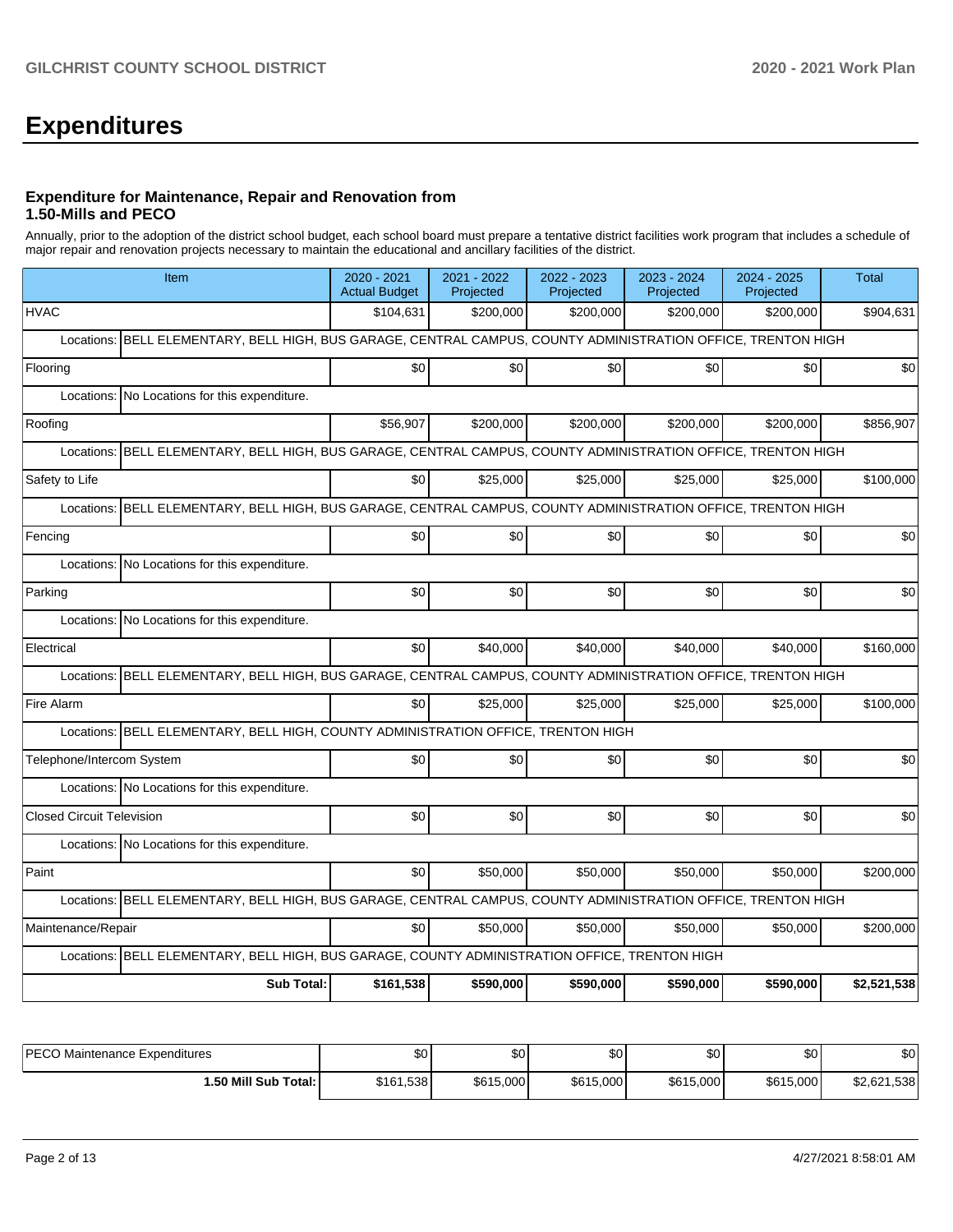## **GILCHRIST COUNTY SCHOOL DISTRICT 2020 - 2021 Work Plan**

|                                                                                                              | Other Items | $2020 - 2021$<br><b>Actual Budget</b> | 2021 - 2022<br>Projected | 2022 - 2023<br>Projected | $2023 - 2024$<br>Projected | 2024 - 2025<br>Projected | Total       |  |  |
|--------------------------------------------------------------------------------------------------------------|-------------|---------------------------------------|--------------------------|--------------------------|----------------------------|--------------------------|-------------|--|--|
| Plumbing                                                                                                     |             | \$0                                   | \$25,000                 | \$25,000                 | \$25,000                   | \$25,000                 | \$100,000   |  |  |
| Locations BELL ELEMENTARY, BELL HIGH, BUS GARAGE, CENTRAL CAMPUS, COUNTY ADMINISTRATION OFFICE, TRENTON HIGH |             |                                       |                          |                          |                            |                          |             |  |  |
|                                                                                                              | Total:      | \$161.538                             | \$615,000                | \$615,000                | \$615,000                  | \$615,000                | \$2,621,538 |  |  |

### **Local 1.50 Mill Expenditure For Maintenance, Repair and Renovation**

Anticipated expenditures expected from local funding sources over the years covered by the current work plan.

| Item                                                         | 2020 - 2021<br><b>Actual Budget</b> | 2021 - 2022<br>Projected | 2022 - 2023<br>Projected | 2023 - 2024<br>Projected | 2024 - 2025<br>Projected | <b>Total</b> |
|--------------------------------------------------------------|-------------------------------------|--------------------------|--------------------------|--------------------------|--------------------------|--------------|
| Remaining Maint and Repair from 1.5 Mills                    | \$161,538                           | \$615,000                | \$615,000                | \$615,000                | \$615,000                | \$2,621,538  |
| Maintenance/Repair Salaries                                  | \$0                                 | \$249,745                | \$178,305                | \$289,493                | \$358,146                | \$1,075,689  |
| <b>School Bus Purchases</b>                                  | \$0                                 | \$315,000                | \$448,999                | \$400,000                | \$400,000                | \$1,563,999  |
| <b>Other Vehicle Purchases</b>                               | \$0                                 | \$0                      | \$0                      | \$0                      | \$0                      | \$0          |
| Capital Outlay Equipment                                     | \$50,004                            | \$200,000                | \$200,000                | \$200,000                | \$200,000                | \$850,004    |
| Rent/Lease Payments                                          | \$0                                 | \$0                      | \$0                      | \$0                      | \$0                      | \$0          |
| <b>COP Debt Service</b>                                      | \$0                                 | \$0                      | \$0                      | \$0                      | \$0                      | \$0          |
| Rent/Lease Relocatables                                      | \$0                                 | \$14,220                 | \$14,220                 | \$14,220                 | \$14,220                 | \$56,880     |
| <b>Environmental Problems</b>                                | \$0                                 | \$0                      | \$0                      | \$0                      | \$0                      | \$0          |
| s.1011.14 Debt Service                                       | \$0                                 | \$0                      | \$0                      | \$0                      | \$0                      | \$0          |
| Special Facilities Construction Account                      | \$10,952,690                        | \$0                      | \$0                      | \$0                      | \$0                      | \$10,952,690 |
| Premiums for Property Casualty Insurance - 1011.71<br>(4a,b) | \$0                                 | \$150,000                | \$150,000                | \$150,000                | \$150,000                | \$600,000    |
| Qualified School Construction Bonds (QSCB)                   | \$0                                 | \$0                      | \$0                      | \$0                      | \$0                      | \$0          |
| Qualified Zone Academy Bonds (QZAB)                          | \$0                                 | \$0                      | \$0                      | \$0                      | \$0                      | \$0          |
| <b>Local Expenditure Totals:</b>                             | \$11,164,232                        | \$1,543,965              | \$1,606,524              | \$1,668,713              | \$1,737,366              | \$17,720,800 |

# **Revenue**

## **1.50 Mill Revenue Source**

Schedule of Estimated Capital Outlay Revenue from each currently approved source which is estimated to be available for expenditures on the projects included in the tentative district facilities work program. All amounts are NET after considering carryover balances, interest earned, new COP's, 1011.14 and 1011.15 loans, etc. Districts cannot use 1.5-Mill funds for salaries except for those explicitly associated with maintenance/repair projects. (1011.71 (5), F.S.)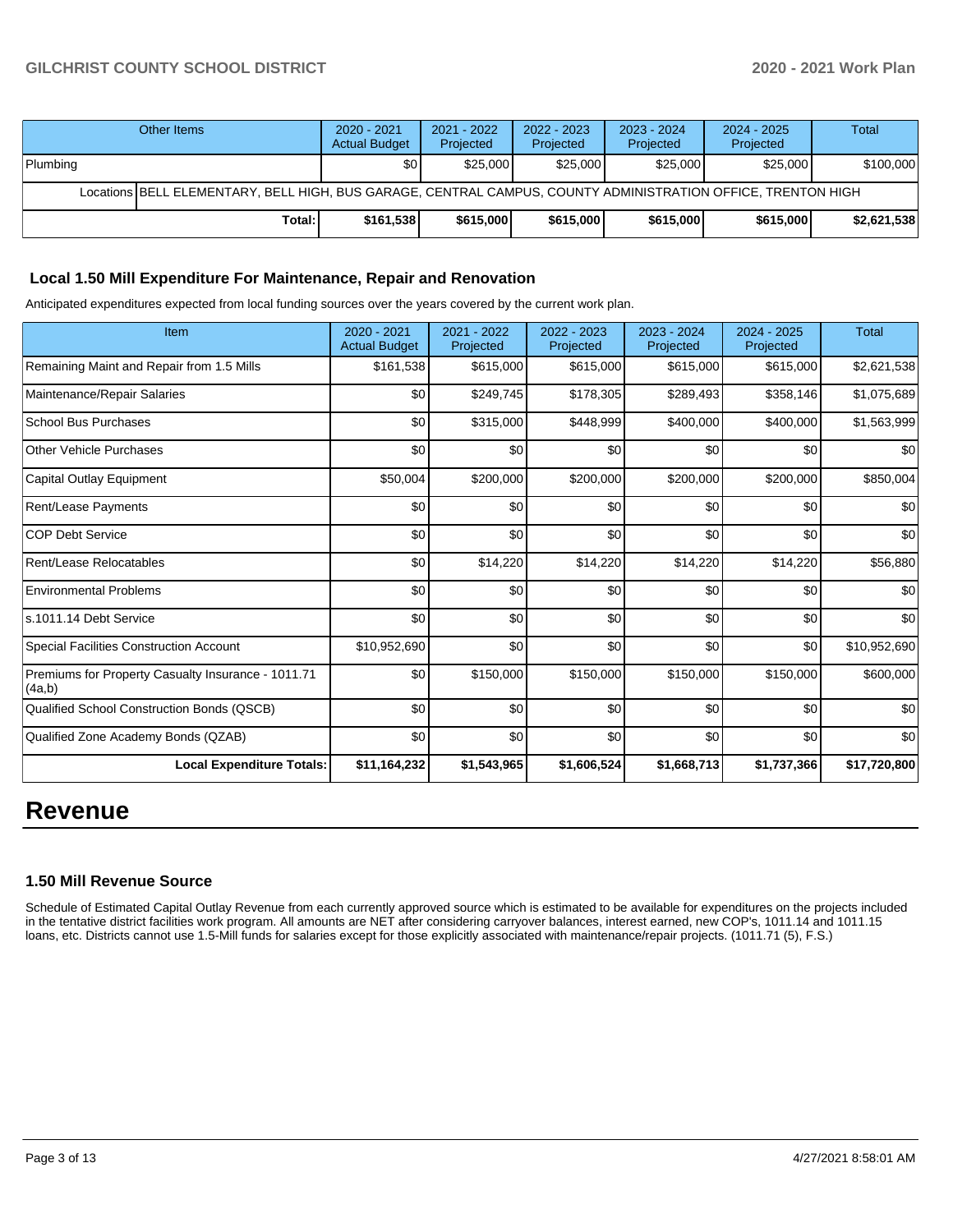## **GILCHRIST COUNTY SCHOOL DISTRICT 2020 - 2021 Work Plan**

| Item                                                                                | Fund | $2020 - 2021$<br><b>Actual Value</b> | $2021 - 2022$<br>Projected | $2022 - 2023$<br>Projected | $2023 - 2024$<br>Projected | $2024 - 2025$<br>Projected | Total           |
|-------------------------------------------------------------------------------------|------|--------------------------------------|----------------------------|----------------------------|----------------------------|----------------------------|-----------------|
| $(1)$ Non-exempt property<br>lassessed valuation                                    |      | \$935,229,011                        | \$998,042,623              | \$1,041,486,222            | \$1,084,672,596            | \$1,132,348,268            | \$5,191,778,720 |
| (2) The Millage projected for<br>discretionary capital outlay per<br>ls.1011.71     |      | 1.50                                 | 1.50                       | 1.50                       | 1.50                       | 1.50                       |                 |
| $(3)$ Full value of the 1.50-Mill<br>discretionary capital outlay per<br>ls.1011.71 |      | \$1,571,185                          | \$1,676,712                | \$1,749,697                | \$1,822,250                | \$1,902,345                | \$8,722,189     |
| $(4)$ Value of the portion of the 1.50<br>-Mill ACTUALLY levied                     | 370  | \$1,346,730                          | \$1,437,181                | \$1,499,740                | \$1,561,929                | \$1,630,582                | \$7,476,162     |
| $(5)$ Difference of lines $(3)$ and $(4)$                                           |      | \$224,455                            | \$239,531                  | \$249.957                  | \$260,321                  | \$271,763                  | \$1,246,027     |

### **PECO Revenue Source**

The figure in the row designated "PECO Maintenance" will be subtracted from funds available for new construction because PECO maintenance dollars cannot be used for new construction.

| Item                                 | Fund | $2020 - 2021$<br><b>Actual Budget</b> | 2021 - 2022<br>Projected | 2022 - 2023<br>Projected | 2023 - 2024<br>Projected | $2024 - 2025$<br>Projected | Total            |
|--------------------------------------|------|---------------------------------------|--------------------------|--------------------------|--------------------------|----------------------------|------------------|
| <b>IPECO New Construction</b>        | 340  | \$0                                   | \$0                      | \$0                      | \$0                      | \$0                        | \$0 <sub>1</sub> |
| <b>PECO Maintenance Expenditures</b> |      | \$0                                   | \$0                      | \$0                      | \$0 <sub>1</sub>         | \$0                        | \$0 <sub>1</sub> |
|                                      |      | \$0                                   | \$0                      | \$0                      | \$0                      | \$0                        | \$0              |

## **CO & DS Revenue Source**

Revenue from Capital Outlay and Debt Service funds.

| <b>Item</b>                               | Fund | $2020 - 2021$<br><b>Actual Budget</b> | 2021 - 2022<br>Projected | 2022 - 2023<br>Projected | $2023 - 2024$<br>Projected | $2024 - 2025$<br>Projected | Total     |
|-------------------------------------------|------|---------------------------------------|--------------------------|--------------------------|----------------------------|----------------------------|-----------|
| ICO & DS Cash Flow-through<br>Distributed | 360  | \$103.745                             | \$103.745                | \$103.745                | \$103.745                  | \$103.745                  | \$518,725 |
| ICO & DS Interest on<br>Undistributed CO  | 360  | \$3.039                               | \$3.039                  | \$3.039                  | \$3.039                    | \$3,039                    | \$15.195  |
|                                           |      | \$106.784                             | \$106.784                | \$106.784                | \$106.784                  | \$106.784                  | \$533,920 |

#### **Fair Share Revenue Source**

Nothing reported for this section. All legally binding commitments for proportionate fair-share mitigation for impacts on public school facilities must be included in the 5-year district work program.

#### **Sales Surtax Referendum**

Specific information about any referendum for a 1-cent or ½-cent surtax referendum during the previous year.

**Did the school district hold a surtax referendum during the past fiscal year 2019 - 2020?**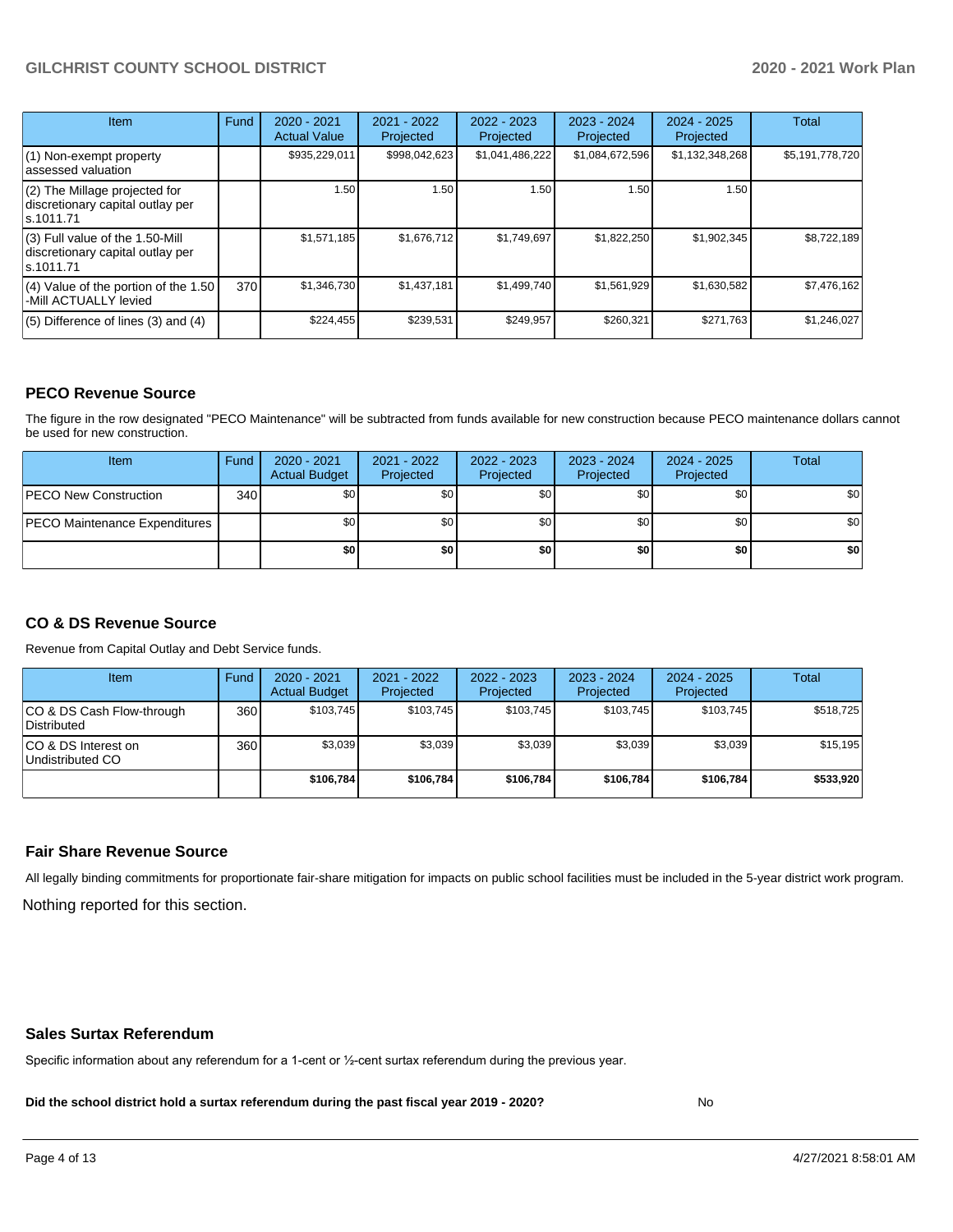## **Additional Revenue Source**

Any additional revenue sources

| Item                                                                                                                      | 2020 - 2021<br><b>Actual Value</b> | 2021 - 2022<br>Projected | 2022 - 2023<br>Projected | 2023 - 2024<br>Projected | 2024 - 2025<br>Projected | <b>Total</b> |
|---------------------------------------------------------------------------------------------------------------------------|------------------------------------|--------------------------|--------------------------|--------------------------|--------------------------|--------------|
| <b>Classrooms for Kids</b>                                                                                                | \$0                                | \$0                      | \$0                      | \$0                      | \$0                      | \$0          |
| <b>District Equity Recognition</b>                                                                                        | \$0                                | \$0                      | \$0                      | \$0                      | \$0                      | \$0          |
| <b>Federal Grants</b>                                                                                                     | \$0                                | \$0                      | \$0                      | \$0                      | \$0                      | \$0          |
| Proportionate share mitigation (actual<br>cash revenue only, not in kind donations)                                       | \$0                                | \$0                      | \$0                      | \$0                      | \$0                      | \$0          |
| Impact fees received                                                                                                      | \$0                                | \$0                      | \$0                      | \$0                      | \$0                      | \$0          |
| Private donations                                                                                                         | \$0                                | \$0                      | \$0                      | \$0                      | \$0                      | \$0          |
| Grants from local governments or not-for-<br>profit organizations                                                         | \$0                                | \$0                      | \$0                      | \$0                      | \$0                      | \$0          |
| Interest, Including Profit On Investment                                                                                  | \$0                                | \$0                      | \$0                      | \$0                      | \$0                      | \$0          |
| Revenue from Bonds pledging proceeds<br>from 1 cent or 1/2 cent Sales Surtax                                              | \$0                                | \$0                      | \$0                      | \$0                      | \$0                      | \$0          |
| <b>Total Fund Balance Carried Forward</b>                                                                                 | \$9,710,718                        | \$0                      | \$0                      | \$0                      | \$0                      | \$9,710,718  |
| General Capital Outlay Obligated Fund<br><b>Balance Carried Forward From Total</b><br><b>Fund Balance Carried Forward</b> | \$0                                | \$0                      | \$0                      | \$0                      | \$0                      | \$0          |
| Special Facilities Construction Account                                                                                   | \$7,205,344                        | \$0                      | \$0                      | \$0                      | \$0                      | \$7,205,344  |
| One Cent - 1/2 Cent Sales Surtax Debt<br>Service From Total Fund Balance Carried<br>Forward                               | \$0                                | \$0                      | \$0                      | \$0                      | \$0                      | \$0          |
| Capital Outlay Projects Funds Balance<br>Carried Forward From Total Fund<br><b>Balance Carried Forward</b>                | \$0                                | \$0                      | \$0                      | \$0                      | \$0                      | \$0          |
| Proceeds from a s.1011.14/15 F.S. Loans                                                                                   | \$0                                | \$0                      | \$0                      | \$0                      | \$0                      | \$0          |
| District Bonds - Voted local bond<br>referendum proceeds per s.9, Art VII<br><b>State Constitution</b>                    | \$0                                | \$0                      | \$0                      | \$0                      | \$0                      | \$0          |
| Proceeds from Special Act Bonds                                                                                           | \$0                                | \$0                      | \$0                      | \$0                      | \$0                      | \$0          |
| Estimated Revenue from CO & DS Bond<br>Sale                                                                               | \$0                                | \$0                      | \$0                      | \$0                      | \$0                      | \$0          |
| Proceeds from Voted Capital<br>Improvements millage                                                                       | \$0                                | \$0                      | \$0                      | \$0                      | \$0                      | \$0          |
| Other Revenue for Other Capital Projects                                                                                  | \$0                                | \$0                      | \$0                      | \$0                      | \$0                      | \$0          |
| Proceeds from 1/2 cent sales surtax<br>authorized by school board                                                         | \$0                                | \$0                      | \$0                      | \$0                      | \$0                      | \$0          |
| Proceeds from local governmental<br>infrastructure sales surtax                                                           | \$0                                | \$0                      | \$0                      | \$0                      | \$0                      | \$0          |
| Proceeds from Certificates of<br>Participation (COP's) Sale                                                               | \$0                                | \$0                      | \$0                      | \$0                      | \$0                      | \$0          |
| Classrooms First Bond proceeds amount<br>authorized in FY 1997-98                                                         | \$0                                | \$0                      | \$0                      | \$0                      | \$0                      | \$0          |
| Subtotal                                                                                                                  | \$16,916,062                       | \$0                      | \$0                      | \$0                      | \$0                      | \$16,916,062 |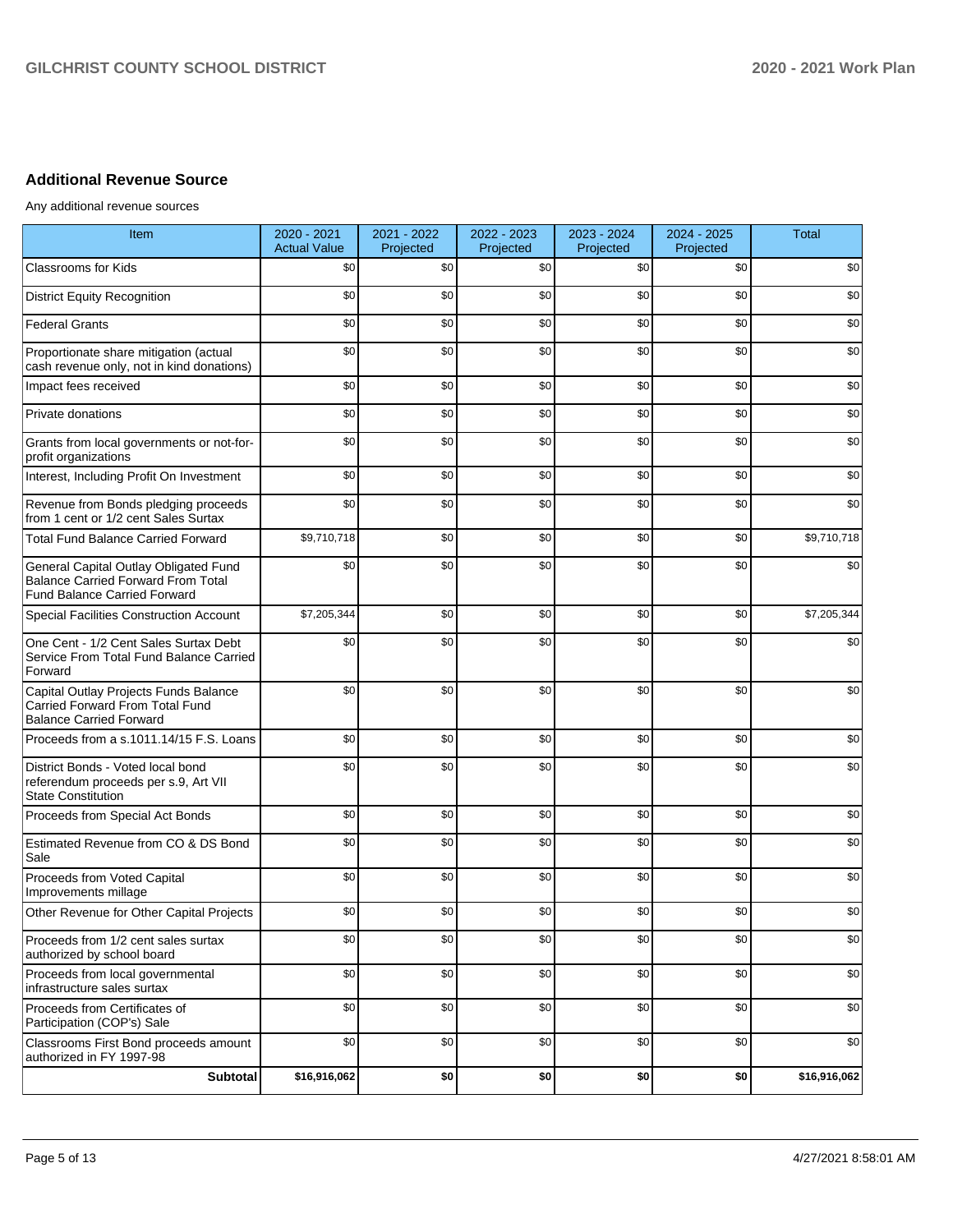# **Total Revenue Summary**

| Item Name                                                  | $2020 - 2021$<br><b>Budget</b> | $2021 - 2022$<br>Projected | $2022 - 2023$<br>Projected | $2023 - 2024$<br>Projected | $2024 - 2025$<br>Projected | <b>Five Year Total</b> |
|------------------------------------------------------------|--------------------------------|----------------------------|----------------------------|----------------------------|----------------------------|------------------------|
| Local 1.5 Mill Discretionary Capital Outlay<br>Revenue     | \$1,346,730                    | \$1,437,181                | \$1,499,740                | \$1,561,929                | \$1,630,582                | \$7,476,162            |
| PECO and 1.5 Mill Maint and Other 1.5<br>Mill Expenditures | (\$11,164,232)                 | (\$1,543,965)              | (\$1,606,524)              | (\$1,668,713)              | (\$1,737,366)              | (\$17,720,800)         |
| <b>PECO Maintenance Revenue</b>                            | \$0                            | \$0                        | \$0                        | \$0                        | \$0                        | \$0                    |
| <b>Available 1.50 Mill for New</b><br><b>Construction</b>  | (\$9,817,502)                  | (\$106,784)                | (\$106,784)                | (\$106,784)                | (\$106,784)                | (\$10,244,638)         |

| <b>Item Name</b>                      | $2020 - 2021$<br><b>Budget</b> | 2021 - 2022<br>Projected | 2022 - 2023<br>Projected | 2023 - 2024<br>Projected | 2024 - 2025<br>Projected | <b>Five Year Total</b> |
|---------------------------------------|--------------------------------|--------------------------|--------------------------|--------------------------|--------------------------|------------------------|
| ICO & DS Revenue                      | \$106,784                      | \$106,784                | \$106.784                | \$106,784                | \$106,784                | \$533,920              |
| <b>IPECO New Construction Revenue</b> | \$0                            | \$0 <sub>1</sub>         | \$0                      | \$0                      | \$0                      | \$0                    |
| Other/Additional Revenue              | \$16,916,062                   | \$0 <sub>1</sub>         | \$0                      | \$0                      | \$0                      | \$16,916,062           |
| <b>Total Additional Revenuel</b>      | \$17,022,846                   | \$106.784                | \$106.784                | \$106,784                | \$106.784                | \$17,449,982           |
| <b>Total Available Revenue</b>        | \$7,205,344                    | \$0                      | \$0                      | \$0                      | \$0                      | \$7,205,344            |

# **Project Schedules**

## **Capacity Project Schedules**

A schedule of capital outlay projects necessary to ensure the availability of satisfactory classrooms for the projected student enrollment in K-12 programs.

Nothing reported for this section.

Nothing reported for this section.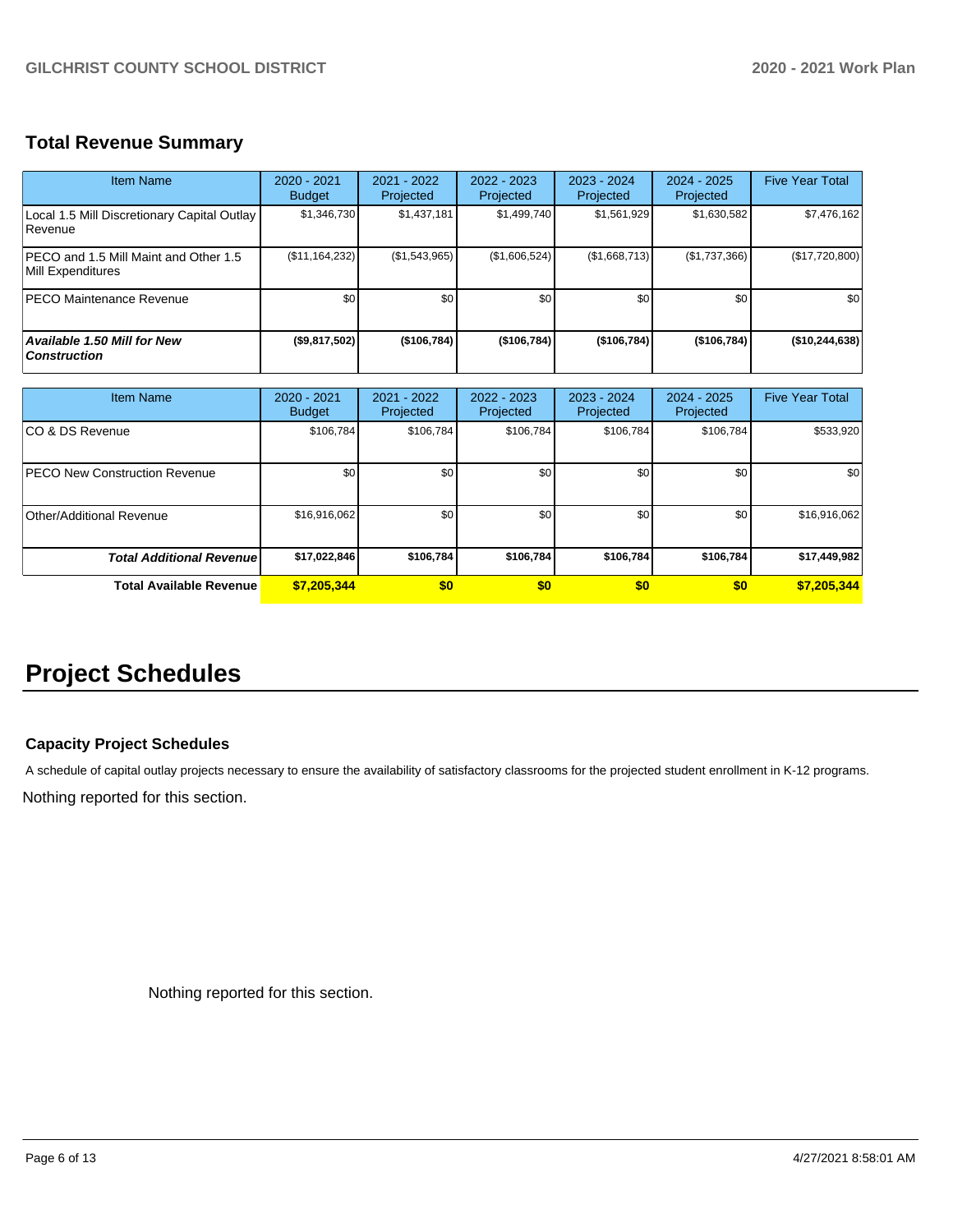#### **Other Project Schedules**

Major renovations, remodeling, and additions of capital outlay projects that do not add capacity to schools.

| <b>Project Description</b>           | Location             | 2020 - 2021<br>Actual Budget | 2021 - 2022<br>Projected | $2022 - 2023$<br>Projected | 2023 - 2024<br>Projected | $2024 - 2025$<br>Projected | <b>Total</b>    | Funded |
|--------------------------------------|----------------------|------------------------------|--------------------------|----------------------------|--------------------------|----------------------------|-----------------|--------|
| New Cafetorium and<br>Technology Hub | <b>ITRENTON HIGH</b> | \$7,205,344                  | \$0                      | \$0                        | \$0                      | \$0                        | \$7.205.344 Yes |        |
|                                      |                      | \$7,205,344                  | \$0 I                    | \$0                        | \$0                      | \$0                        | \$7,205,344     |        |

### **Additional Project Schedules**

Any projects that are not identified in the last approved educational plant survey.

Nothing reported for this section.

## **Non Funded Growth Management Project Schedules**

Schedule indicating which projects, due to planned development, that CANNOT be funded from current revenues projected over the next five years.

Nothing reported for this section.

# **Tracking**

## **Capacity Tracking**

| Location               | $2020 -$<br>2021 Satis.<br>Stu. Sta. | Actual<br>$2020 -$<br><b>2021 FISH</b><br>Capacity | Actual<br>$2019 -$<br>2020<br><b>COFTE</b> | # Class<br><b>Rooms</b> | Actual<br>Average<br>$2020 -$<br>2021 Class<br><b>Size</b> | Actual<br>$2020 -$<br>2021<br><b>Utilization</b> | <b>New</b><br>Stu.<br>Capacity | <b>New</b><br><b>Rooms</b> to<br>be<br>Added/Re<br>moved | Projected<br>$2024 -$<br>2025<br><b>COFTE</b> | Projected<br>$2024 -$<br>2025<br><b>Utilization</b> | Projected<br>$2024 -$<br>2025 Class<br><b>Size</b> |
|------------------------|--------------------------------------|----------------------------------------------------|--------------------------------------------|-------------------------|------------------------------------------------------------|--------------------------------------------------|--------------------------------|----------------------------------------------------------|-----------------------------------------------|-----------------------------------------------------|----------------------------------------------------|
| <b>TRENTON HIGH</b>    | 2,204                                | 1,983                                              | 1,384                                      | 105                     | 13 <sub>l</sub>                                            | 70.00 %                                          |                                |                                                          | 1,465                                         | 74.00 %                                             | 14                                                 |
| BELL HIGH              | 1.095                                | 985                                                | 623                                        | 48                      | 13 <sub>l</sub>                                            | 63.00 %                                          |                                |                                                          | 658                                           | 67.00 %                                             | 14                                                 |
| <b>BELL ELEMENTARY</b> | 650                                  | 650                                                | 608                                        | 35 <sub>1</sub>         | 17                                                         | 93.00 %                                          |                                |                                                          | 643                                           | 99.00 %                                             | 18                                                 |
|                        | 3,949                                | 3,618                                              | 2,614                                      | 188                     | 14                                                         | 72.25 %                                          |                                | $\Omega$                                                 | 2.766                                         | 76.45 %                                             | 15                                                 |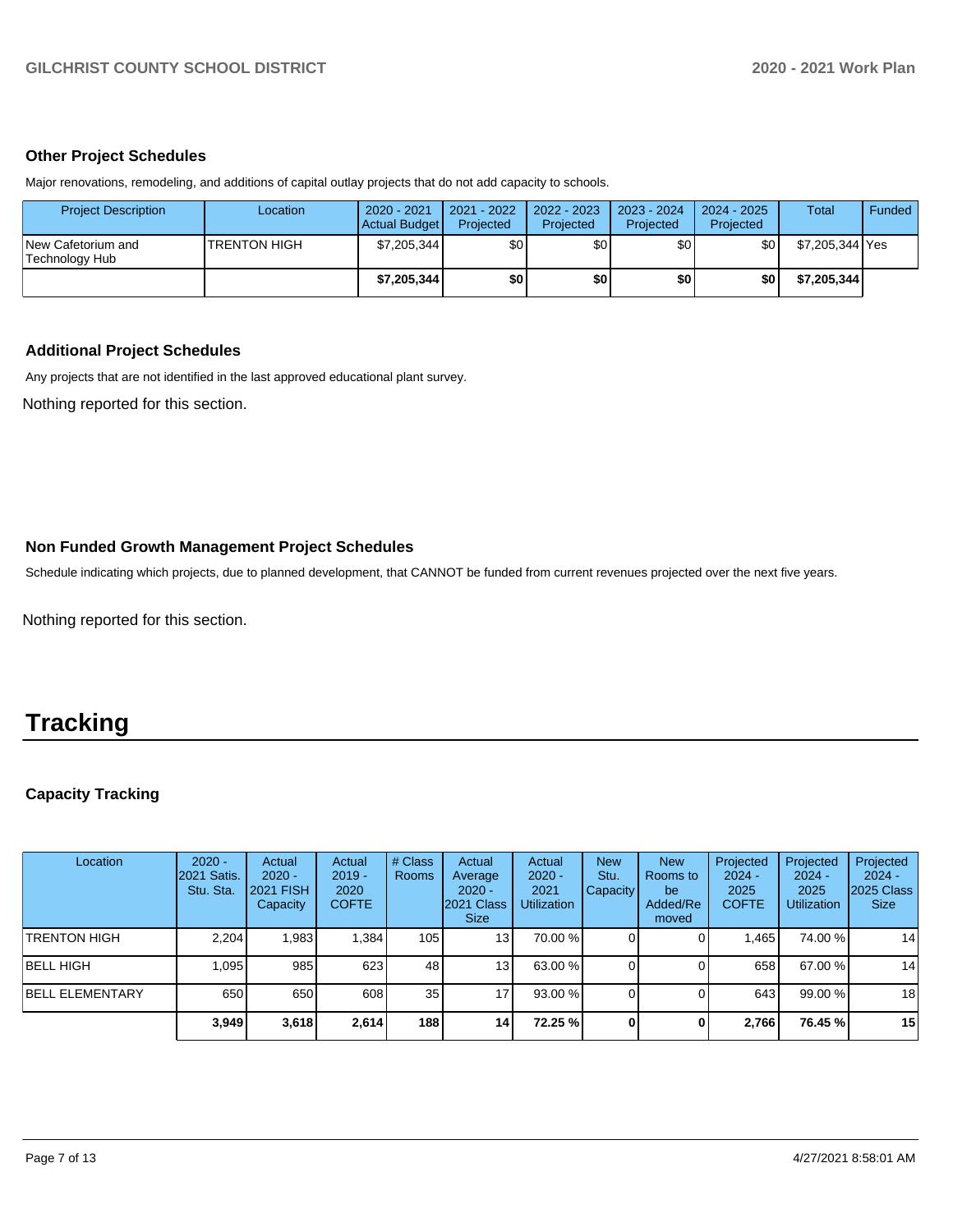The COFTE Projected Total (2,766) for 2024 - 2025 must match the Official Forecasted COFTE Total (2,765 ) for 2024 - 2025 before this section can be completed. In the event that the COFTE Projected Total does not match the Official forecasted COFTE, then the Balanced Projected COFTE Table should be used to balance COFTE.

|                                 | 2,765 |
|---------------------------------|-------|
| High (9-12)                     | 692   |
| Middle (4-8)                    | 1,092 |
| Elementary (PK-3)               | 982   |
| Projected COFTE for 2024 - 2025 |       |

| <b>Grade Level Type</b> | <b>Balanced Projected</b><br>COFTE for 2024 - 2025 |
|-------------------------|----------------------------------------------------|
| Elementary (PK-3)       |                                                    |
| Middle (4-8)            |                                                    |
| High (9-12)             |                                                    |
|                         | 2,766                                              |

#### **Relocatable Replacement**

Number of relocatable classrooms clearly identified and scheduled for replacement in the school board adopted financially feasible 5-year district work program.

| -ocation                          | 2020 - 2021 | $-2022$<br>2021 | 2022 - 2023 | $2023 - 2024$ | $-2025$<br>$2024 -$ | Year 5 Total |
|-----------------------------------|-------------|-----------------|-------------|---------------|---------------------|--------------|
| Total Relocatable Replacements: I | 0           |                 |             |               |                     |              |

#### **Charter Schools Tracking**

Information regarding the use of charter schools.

Nothing reported for this section.

#### **Special Purpose Classrooms Tracking**

The number of classrooms that will be used for certain special purposes in the current year, by facility and type of classroom, that the district will, 1), not use for educational purposes, and 2), the co-teaching classrooms that are not open plan classrooms and will be used for educational purposes.

| School                               | <b>School Type</b>                     | # of Elementary<br>K-3 Classrooms                          | $\#$ of Middle 4-8<br><b>Classrooms</b> | $#$ of High 9-12<br><b>Classrooms</b> | # of $ESE$<br><b>Classrooms</b> | # of Combo<br><b>Classrooms</b> | Total<br><b>Classrooms</b> |
|--------------------------------------|----------------------------------------|------------------------------------------------------------|-----------------------------------------|---------------------------------------|---------------------------------|---------------------------------|----------------------------|
|                                      | <b>Total Educational Classrooms: I</b> |                                                            |                                         |                                       |                                 |                                 | 0                          |
| School                               | <b>School Type</b>                     | # of Elementary $\mid$ # of Middle 4-8<br>K-3 Classrooms I | <b>Classrooms</b>                       | # of High $9-12$<br><b>Classrooms</b> | # of $ESE$<br><b>Classrooms</b> | # of Combo<br><b>Classrooms</b> | Total<br>Classrooms        |
| <b>Total Co-Teaching Classrooms:</b> |                                        |                                                            |                                         |                                       |                                 |                                 | $\mathbf{0}$               |

#### **Infrastructure Tracking**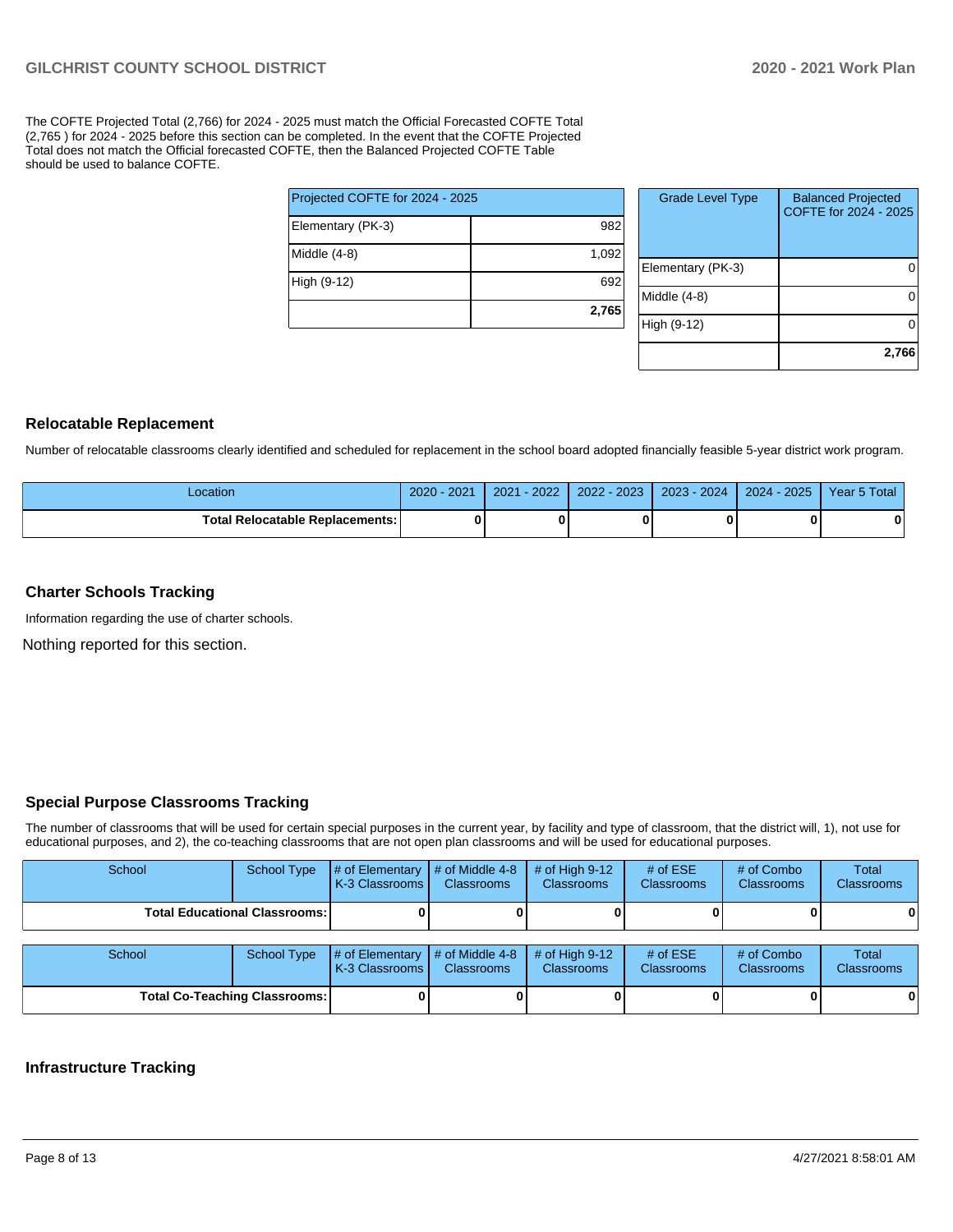**Necessary offsite infrastructure requirements resulting from expansions or new schools. This section should include infrastructure information related to capacity project schedules and other project schedules (Section 4).** 

#### Not Specified

**Proposed location of planned facilities, whether those locations are consistent with the comprehensive plans of all affected local governments, and recommendations for infrastructure and other improvements to land adjacent to existing facilities. Provisions of 1013.33(12), (13) and (14) and 1013.36 must be addressed for new facilities planned within the 1st three years of the plan (Section 5).** 

Not Specified

**Consistent with Comp Plan?** No

#### **Net New Classrooms**

The number of classrooms, by grade level and type of construction, that were added during the last fiscal year.

| List the net new classrooms added in the 2019 - 2020 fiscal year.<br>year.                                                                              |                            |                                 |                                |                        |                              |                            | List the net new classrooms to be added in the 2020 - 2021 fiscal      |                        |
|---------------------------------------------------------------------------------------------------------------------------------------------------------|----------------------------|---------------------------------|--------------------------------|------------------------|------------------------------|----------------------------|------------------------------------------------------------------------|------------------------|
| "Classrooms" is defined as capacity carrying classrooms that are added to increase<br>capacity to enable the district to meet the Class Size Amendment. |                            |                                 |                                |                        |                              |                            | Totals for fiscal year 2020 - 2021 should match totals in Section 15A. |                        |
| Location                                                                                                                                                | 2019 - 2020 #<br>Permanent | 2019 - 2020 #<br><b>Modular</b> | $2019 - 2020$ #<br>Relocatable | $2019 - 2020$<br>Total | $2020 - 2021$ #<br>Permanent | $2020 - 2021$ #<br>Modular | $2020 - 2021$ #<br><b>Relocatable</b>                                  | $2020 - 2021$<br>Total |
| Elementary (PK-3)                                                                                                                                       |                            |                                 |                                |                        |                              |                            |                                                                        |                        |
| Middle (4-8)                                                                                                                                            |                            |                                 |                                |                        |                              |                            |                                                                        |                        |
| High (9-12)                                                                                                                                             |                            |                                 |                                |                        |                              |                            |                                                                        |                        |
|                                                                                                                                                         |                            |                                 |                                |                        |                              |                            |                                                                        |                        |

#### **Relocatable Student Stations**

Number of students that will be educated in relocatable units, by school, in the current year, and the projected number of students for each of the years in the workplan.

| <b>Site</b>                                       | 2020 - 2021      | 2021 - 2022 | 2022 - 2023 | 2023 - 2024 | $2024 - 2025$ | 5 Year Average |
|---------------------------------------------------|------------------|-------------|-------------|-------------|---------------|----------------|
| <b>TRENTON HIGH</b>                               | 152 <sub>1</sub> | 210         | 210         | 210         | 202           | 197            |
| <b>BELL HIGH</b>                                  | 247              | 272         | 272         | 272         | 272           | 267            |
| <b>BELL ELEMENTARY</b>                            | 80               | 62          | 62          | 62          | 62            | 66             |
| Totals for GILCHRIST COUNTY SCHOOL DISTRICT       |                  |             |             |             |               |                |
| Total students in relocatables by year.           | 479              | 544         | 544         | 544         | 536           | 529            |
| Total number of COFTE students projected by year. | 2,650            | 2,672       | 2,712       | 2,718       | 2,765         | 2,703          |
| Percent in relocatables by year.                  | 18 %             | 20 %        | 20 %        | 20 %        | 19 %          | 20 %           |

#### **Leased Facilities Tracking**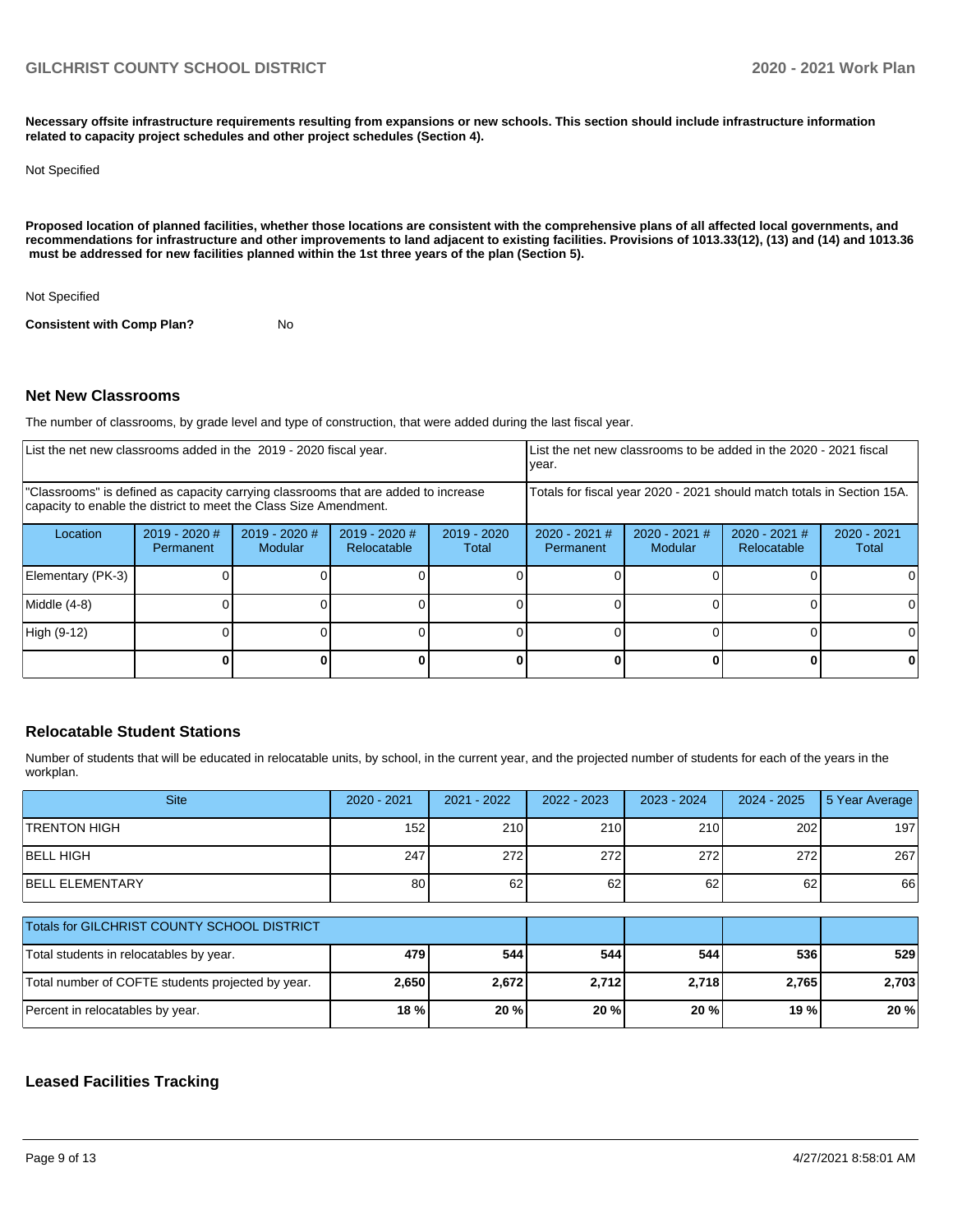Exising leased facilities and plans for the acquisition of leased facilities, including the number of classrooms and student stations, as reported in the educational plant survey, that are planned in that location at the end of the five year workplan.

| Location               | # of Leased<br>Classrooms 2020 -<br>2021 | <b>FISH Student</b><br><b>Stations</b> | Owner     | # of Leased<br>Classrooms 2024 -<br>2025 | <b>FISH Student</b><br><b>Stations</b> |
|------------------------|------------------------------------------|----------------------------------------|-----------|------------------------------------------|----------------------------------------|
| <b>TRENTON HIGH</b>    |                                          |                                        | 0 Leased  |                                          | 01                                     |
| <b>BELL HIGH</b>       |                                          |                                        | 75 Leased |                                          | 150 <sup>1</sup>                       |
| <b>BELL ELEMENTARY</b> |                                          |                                        |           |                                          | $\overline{0}$                         |
|                        |                                          | 75                                     |           |                                          | 150 <sup>1</sup>                       |

#### **Failed Standard Relocatable Tracking**

Relocatable units currently reported by school, from FISH, and the number of relocatable units identified as 'Failed Standards'.

Nothing reported for this section.

# **Planning**

#### **Class Size Reduction Planning**

**Plans approved by the school board that reduce the need for permanent student stations such as acceptable school capacity levels, redistricting, busing, year-round schools, charter schools, magnet schools, public-private partnerships, multitrack scheduling, grade level organization, block scheduling, or other alternatives.**

Gilchrist County is striving to meet all class size constitutional requirements and the projects in this plan will help to maintain that status.

#### **School Closure Planning**

**Plans for the closure of any school, including plans for disposition of the facility or usage of facility space, and anticipated revenues.** 

No school closings are scheduled over the next five years.

# **Long Range Planning**

#### **Ten-Year Maintenance**

District projects and locations regarding the projected need for major renovation, repair, and maintenance projects within the district in years 6-10 beyond the projects plans detailed in the five years covered by the work plan.

Nothing reported for this section.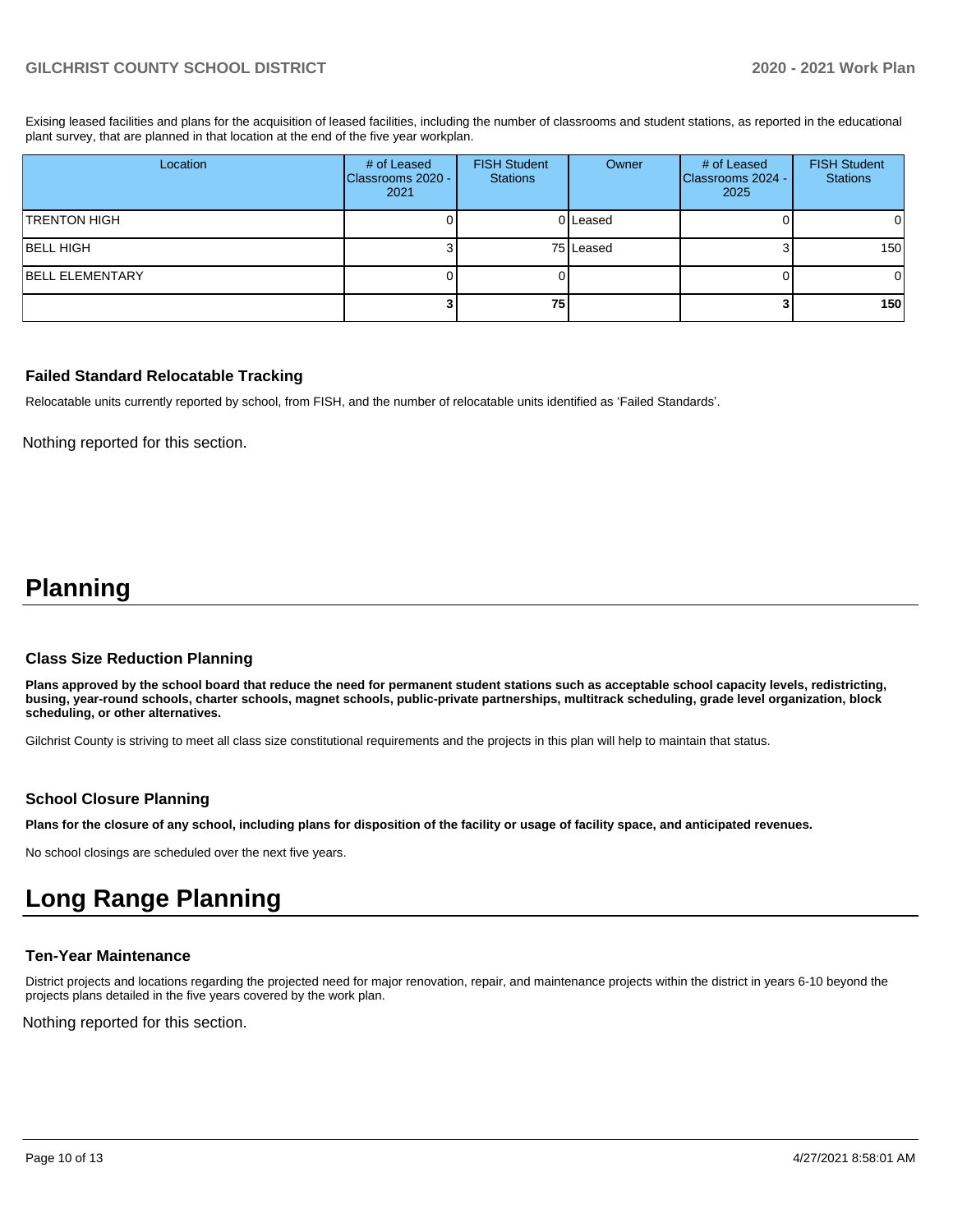#### **Ten-Year Capacity**

Schedule of capital outlay projects projected to ensure the availability of satisfactory student stations for the projected student enrollment in K-12 programs for the future 5 years beyond the 5-year district facilities work program.

Nothing reported for this section.

#### **Ten-Year Planned Utilization**

Schedule of planned capital outlay projects identifying the standard grade groupings, capacities, and planned utilization rates of future educational facilities of the district for both permanent and relocatable facilities.

| <b>Grade Level Projections</b>         | <b>FISH</b><br><b>Student</b><br><b>Stations</b> | Actual 2019 -<br><b>2020 FISH</b><br>Capacity | Actual<br>$2019 -$<br>2020<br><b>COFTE</b> | Actual 2019 - 2020<br><b>Utilization</b> | Actual 2020 - 2021 / 2029 - 2030 new<br>Student Capacity to be added/removed | Projected 2029<br>2030 COFTE | Projected 2029 -<br>2030 Utilization |
|----------------------------------------|--------------------------------------------------|-----------------------------------------------|--------------------------------------------|------------------------------------------|------------------------------------------------------------------------------|------------------------------|--------------------------------------|
| Elementary - District<br><b>Totals</b> | 650                                              | 650                                           | 607.58                                     | 93.54 %                                  |                                                                              | 670                          | 103.08%                              |
| Middle - District Totals               | 3.299                                            | 2,968                                         | 2,006.45                                   | 67.59 %                                  |                                                                              | 2.210                        | 74.46 %                              |
| High - District Totals                 |                                                  |                                               | 0.00                                       | 0.00%                                    |                                                                              |                              | 0.00%                                |
| Other - ESE, etc                       |                                                  |                                               | 0.00                                       | $0.00\%$                                 |                                                                              |                              | 0.00%                                |
|                                        | 3,949                                            | 3,618                                         | 2,614.03                                   | 72.25 %                                  |                                                                              | 2,880                        | 79.60 %                              |

**Combination schools are included with the middle schools for student stations, capacity, COFTE and utilization purposes because these facilities all have a 90% utilization factor. Use this space to explain or define the grade groupings for combination schools.** 

No comments to report.

#### **Ten-Year Infrastructure Planning**

**Proposed Location of Planned New, Remodeled, or New Additions to Facilities in 06 thru 10 out years (Section 28).**

Nothing reported for this section.

Plans for closure of any school, including plans for disposition of the facility or usage of facility space, and anticipated revenues in the 06 thru 10 out **years (Section 29).**

Nothing reported for this section.

#### **Twenty-Year Maintenance**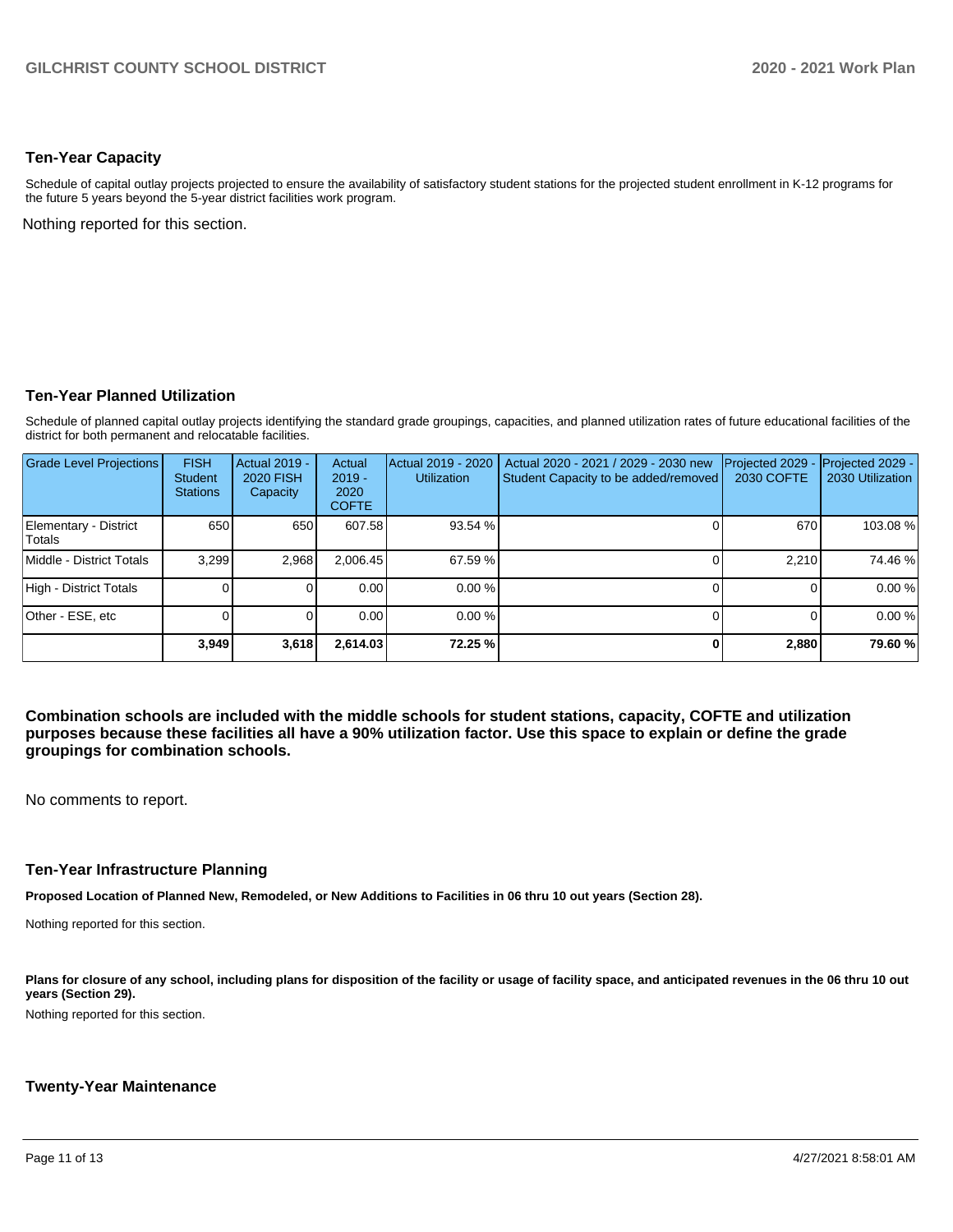District projects and locations regarding the projected need for major renovation, repair, and maintenance projects within the district in years 11-20 beyond the projects plans detailed in the five years covered by the work plan.

Nothing reported for this section.

#### **Twenty-Year Capacity**

Schedule of capital outlay projects projected to ensure the availability of satisfactory student stations for the projected student enrollment in K-12 programs for the future 11-20 years beyond the 5-year district facilities work program.

Nothing reported for this section.

### **Twenty-Year Planned Utilization**

Schedule of planned capital outlay projects identifying the standard grade groupings, capacities, and planned utilization rates of future educational facilities of the district for both permanent and relocatable facilities.

| <b>Grade Level Projections</b>  | <b>FISH</b><br><b>Student</b><br><b>Stations</b> | Actual 2019 -<br><b>2020 FISH</b><br>Capacity | Actual<br>$2019 -$<br>2020<br><b>COFTE</b> | Actual 2019 - 2020<br><b>Utilization</b> | Actual 2020 - 2021 / 2039 - 2040 new<br>Student Capacity to be added/removed | Projected 2039<br><b>2040 COFTE</b> | Projected 2039 -<br>2040 Utilization |
|---------------------------------|--------------------------------------------------|-----------------------------------------------|--------------------------------------------|------------------------------------------|------------------------------------------------------------------------------|-------------------------------------|--------------------------------------|
| Elementary - District<br>Totals | 650                                              | 650                                           | 607.58                                     | 93.54 %                                  |                                                                              | 648                                 | 99.69 %                              |
| Middle - District Totals        | 3.299                                            | 2.968                                         | 2.006.45                                   | 67.59 %                                  |                                                                              | 2.137                               | 72.00 %                              |
| High - District Totals          |                                                  |                                               | 0.00                                       | 0.00%                                    |                                                                              |                                     | 0.00%                                |
| Other - ESE, etc                |                                                  |                                               | 0.00                                       | 0.00%                                    |                                                                              |                                     | 0.00%                                |
|                                 | 3.949                                            | 3,618                                         | 2,614.03                                   | 72.25 %                                  |                                                                              | 2,785                               | 76.98%                               |

**Combination schools are included with the middle schools for student stations, capacity, COFTE and utilization purposes because these facilities all have a 90% utilization factor. Use this space to explain or define the grade groupings for combination schools.** 

No comments to report.

**Twenty-Year Infrastructure Planning**